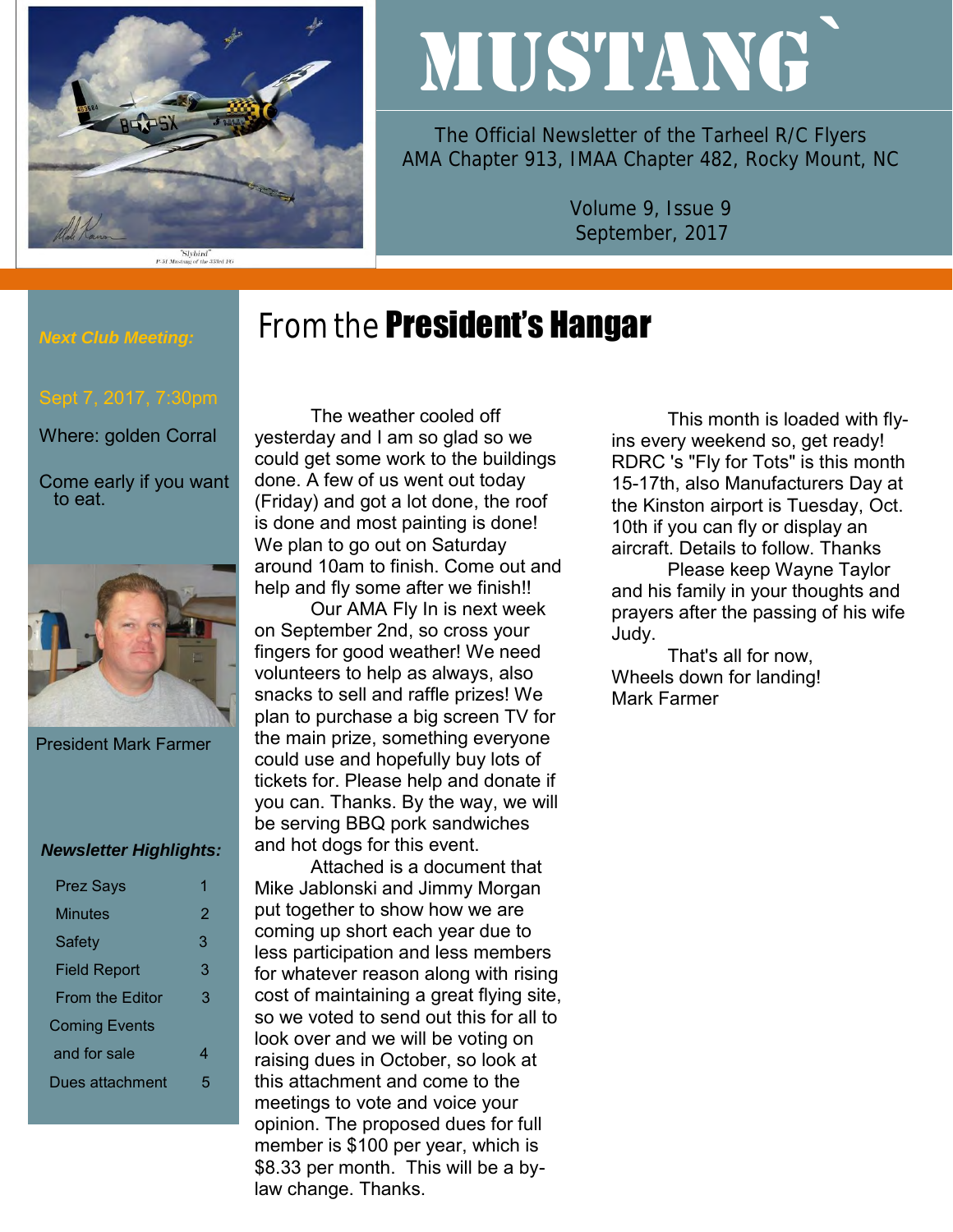## Meeting Minutes -August, 2017



**Secretary Kenny Kicklighter**

*Please excuse the lack of detail in these minutes. The original minutes were inadvertently misplaced and have been reconstructed from memory. Any required corrections will be made at the September meeting.* 

The Tarheel R/C Flyers met at Golden Corral on August 3, 2017. Vice President Greg Williams called the meeting to order at 7:34 pm. There were eleven members present.

Greg welcomed everyone to the meeting and asked about the welfare of the membership.

**Minutes –** July 2017 minutes were read by Kenny Kicklighter. Motion made to accept July minutes, motion seconded. Motion passed

**Field Report –** A. B. Gentry reported that there were several items needing attention at the field. Items will be completed when the weather becomes cooler.

**Treasurers Report-** Jimmy Morgan gave the Treasurer's report.

**Newsletter –** Dave Chewing reported that everyone that had email was receiving the Newsletter electronically.

#### **Business-**

- September Club Fly-in details and assignments discussed.
- Motion made to amend Dave Chewning's previous motion of raising the club dues

twenty-five percent to raising dues to one-hundred dollars. Motion seconded

- Motion made by Ray Owen to amend Dave Chewning's amendment from one-hundred dollars to one-hundred twenty dollars. Motion seconded. Motion failed.
- Dave Chewning's amendment for a By Laws change to raise dues to one-hundred dollars brought to the floor for a vote. Motion passed. Motion to be brought to membership for approval as directed in By Laws.
- Motion made to purchase television for raffle prize. Motion seconded. Motion passed.

Motion made to adjourn meeting. Motion seconded. Motion passed.

Respectfully submitted, Kenny **Kicklighter**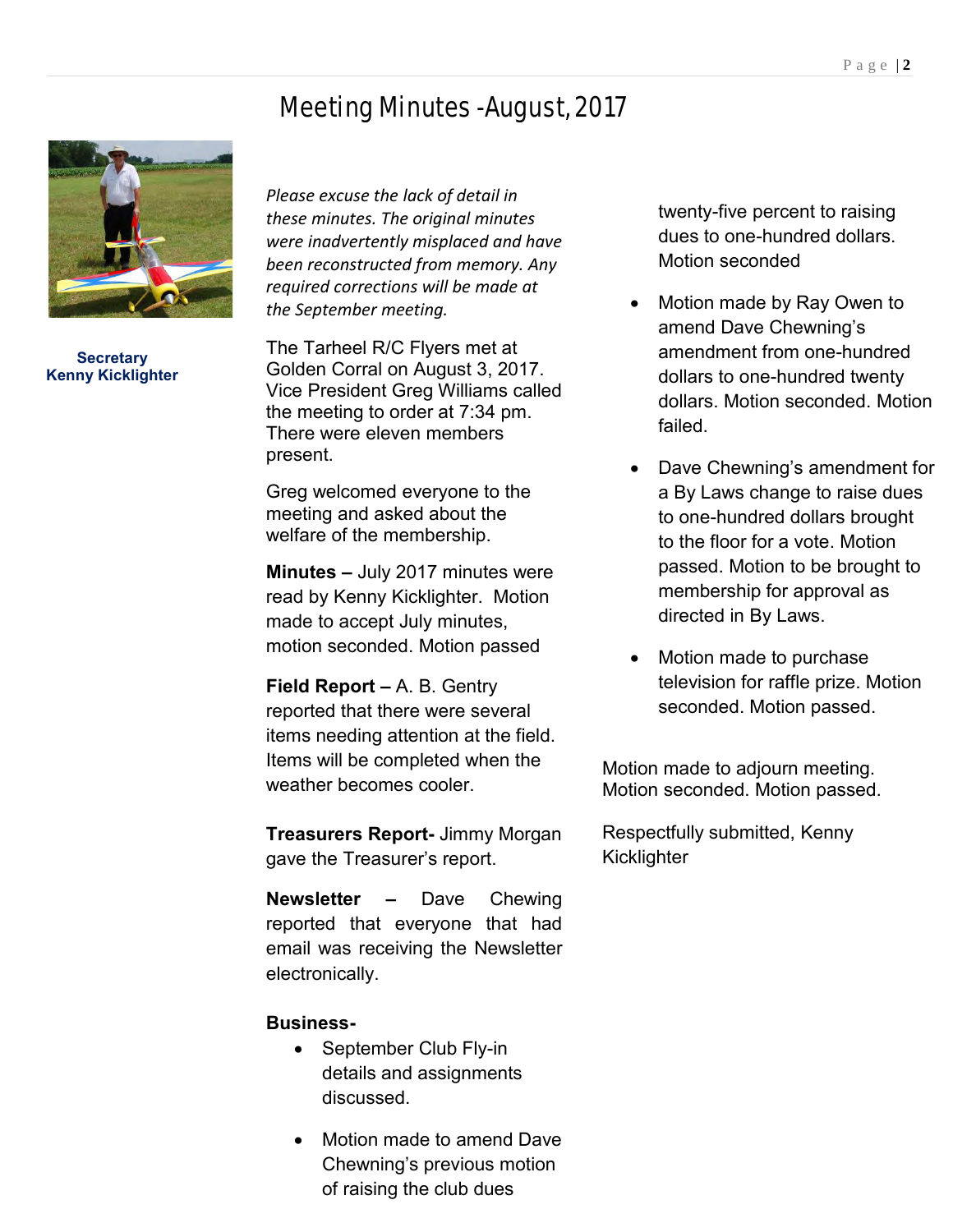## Safety and notes from the VP



 **VP Greg Williams**

#### Hello to all:

I would like to congratulate the Tarheel RC flyers club members on being good safe pilots this pass month. I know it has been hot but we have been able to get some flying in so keep up the good work guys. Well, fly-ins are getting ready to pick up, it's about 4 or 5, back to back in September including ours coming up on September 2nd so guys get your planes ready and come out and have a good time it's some flyers I have not seen in a while so if you can't make them all try not to miss them all.

VPSO, Greg Williams



**Field Marshall A.B. Gentry**

## Field Report

Hello to everyone,

We all are aware of the corn field. Well, I called the land owner this afternoon and to let him know about maybe low attendance for the September 2, 2017 Fun Fly, I ask him if I needed to postpone to a later date...or do you think it will be close to harvest time and keep the date...the answer is: "I will do my best to harvest what I can to give y'all more space to fly".

Field Marshall

A.B. Gentry, Jr.



**Newsletter Editor Dave Chewning**

## From the Editor

Reminding all members that the Tarheel RC Flyers now have a presence on Facebook and RC Groups. Join in the conversation. <https://www.facebook.com/Tarheelrcflyers/> <https://www.rcgroups.com/tarheel-rc-flyers-695/>

Please let Jimmie Morgan or me know of any contact information changes.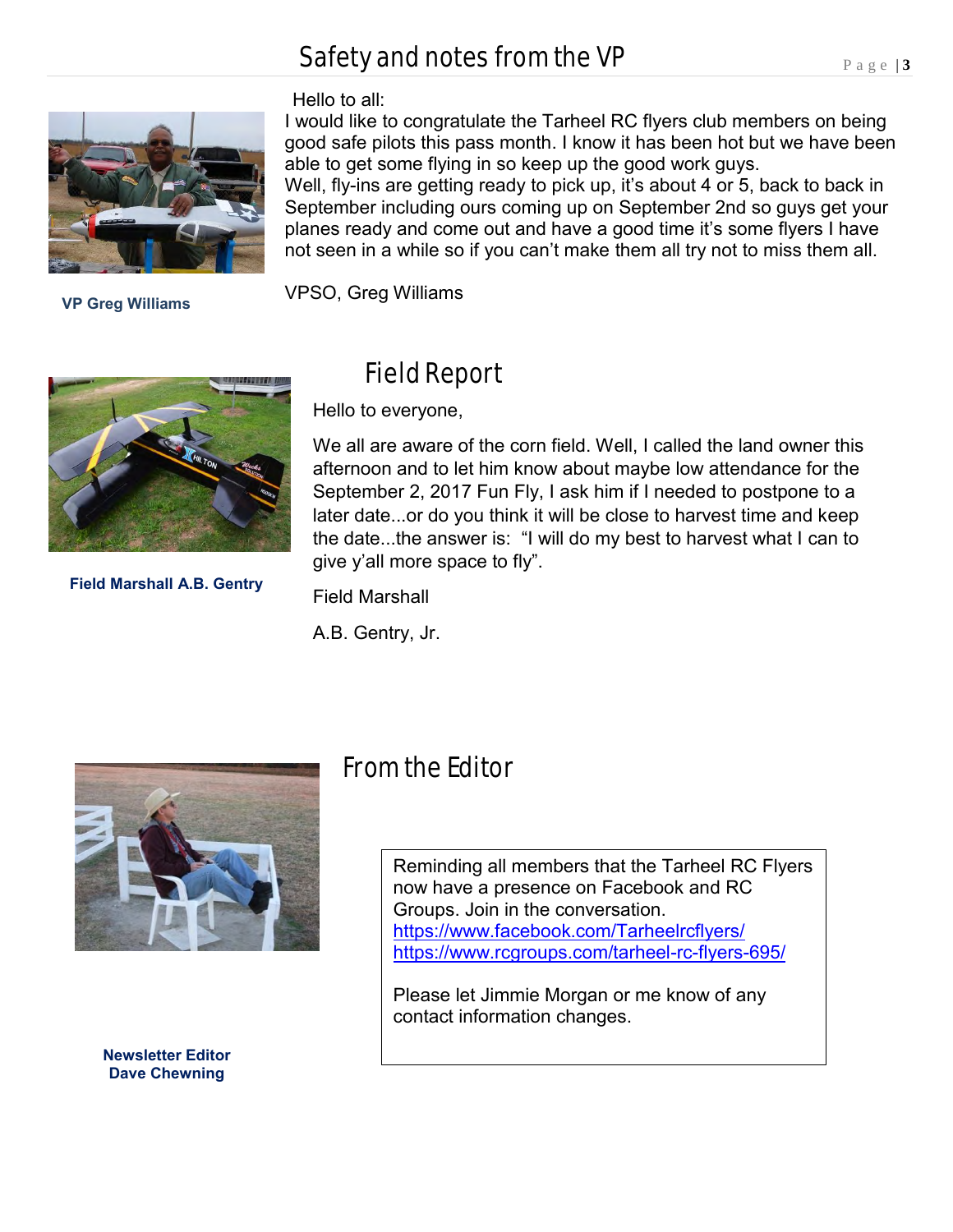## Coming Events

9/2/2017 -- Elm City, NC (C) AMA FLY IN. Site: Tarheel Rc Flyers. A Gentry CD PH: Email: [wn4z462@centurylink.net.](mailto:wn4z462@centurylink.net) Visit: [tarheelsrcflyerc.org.](http://tarheelsrcflyerc.org/) Sanction #17/49. Sponsor: TARHEEL R/C **FI YFRS** 

9/9/2017 -- Vanceboro, NC (C) SOUTHERN AIR RC FALL FLY IN. Site: 1451 Old Brick Rd. Donald Wright CD PH: 252-626-7606 Email: [cyclenut919@centurylink.net.](mailto:cyclenut919@centurylink.net) Visit: [coastalplanes.com.](http://coastalplanes.com/) Sanction #17/183. 100x600 Grass runway. registration 9am. Pilots fee \$10. New electrical hook ups full length of field. Great food, lots of prizes, great fellowship. Primitive camping, public welcome. Sponsor: SOUTHERN AIR R/C CLUB

9/15/2017 - 9/17/2017 -- Youngville, NC (C) RDRC'S FLY FOR TOTS. Site: Rdrc Club Field. Lawrence Lewis CD PH: 919-215-3946 Email: rolarry@aol.com. Visit: [rd-rc.com.](http://rd-rc.com/) Sanction #17/291. Any size or type aircraft welcome. Amazing raffles, great food, and beautiful flying site. All proceeds go to the Victory Junction Camp for Kids. Food on site. \$20 donation/landing fee. 3 day event. Sponsor: RALEIGH DURHAM RADIO CONTROL

9/23/2017 -- Kinston, NC (C) BIGBIRD/WARBIRD FLY IN. Site: Kinston Aeromodelers Field. Juan Cantu CD PH: 252-522-2327 Email: *[cantuveteran@yahoo.com.](mailto:cantuveteran@yahoo.com)* Sanction #17/723. Any Warbird or Giant scale model airplanes welcomed. Token prizes, fun events, raffles and demonstration flights. Public welcome and encouraged. Alternate number to reach CD 252-560-8031. Sponsor: KINSTON AERO-MODELERS

9/30/2017 -- Lagrange, NC (C) ECRC BIG BIRD FLY IN. Site: 4357 County Line Rd. Brian Brannan CD PH: 919-965-6021 Email: [absbran@bellsouth.net.](mailto:absbran@bellsouth.net) Sanction #17/719. Giant scale 80" mono, 60" biplane or true 1/4 scale. Long and wide grass runway, no obstructions. Primitive camping only. Concessions on site. Pilot raffle. Rgistration \$10, AMA required. Pilots meeting at 9am. Free public admission. Sponsor: EAST CAROLINA RCERS

## **FOR SALE**

Ziroli Stuka101 inch wingspan, Fully built and successfully flown. Plane only \$300 Plane and G-62 \$500 Contact Joey Joyner 252-459-2579